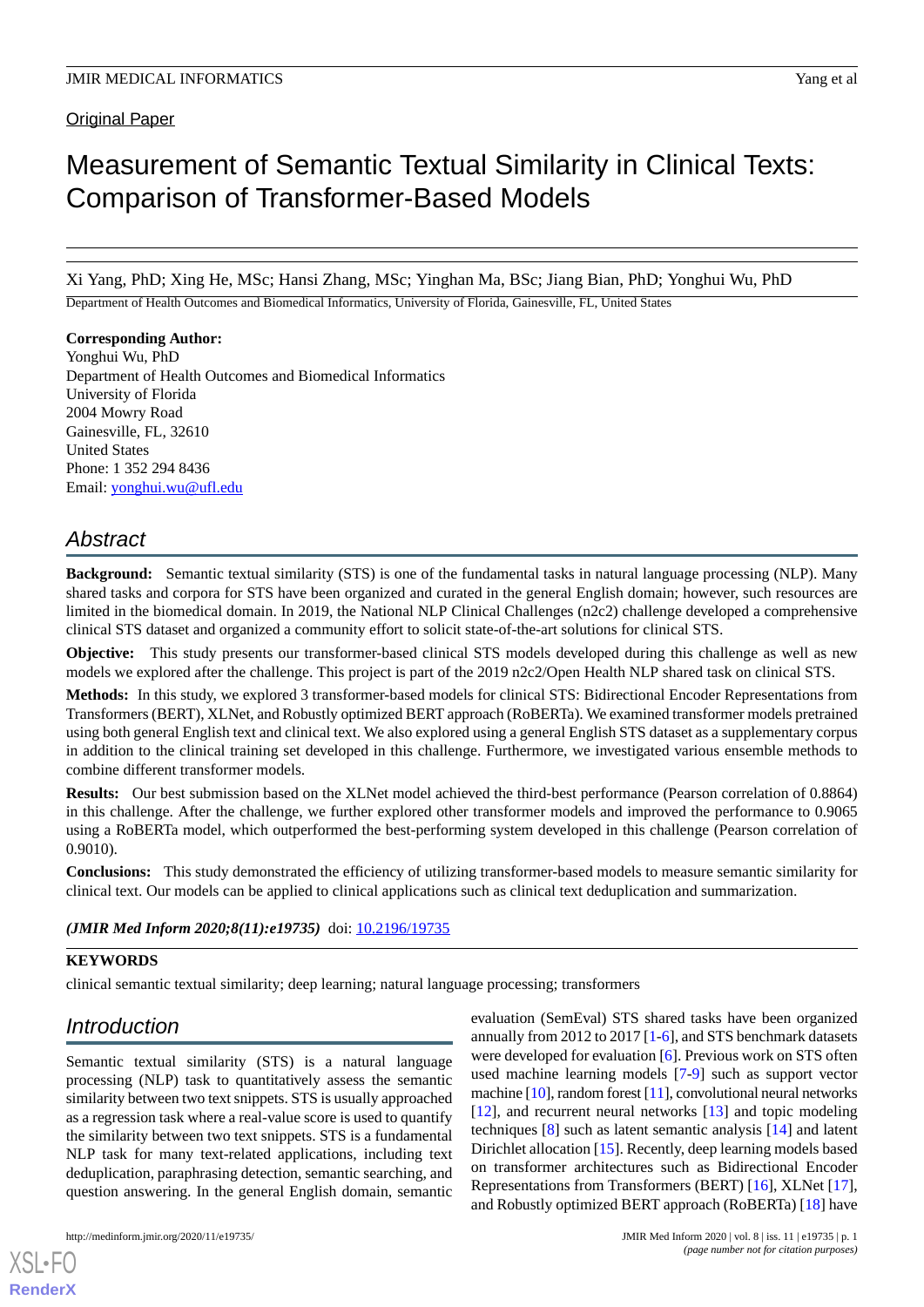demonstrated state-of-the-art performances on the STS benchmark dataset [\[19](#page-8-6)] and remarkably outperformed the previous models. More recently, the Text-to-Text Transfer Transformer model [\[20](#page-8-7)] and the StructBERT model [\[21](#page-8-8)] have further improved the performance on the STS benchmark. These studies demonstrated the efficiency of transformer-based models for STS tasks.

Rapid adoption of electronic health record (EHR) systems has made longitudinal health information of patients available electronically [\[22](#page-8-9),[23\]](#page-8-10). EHRs consist of structured, coded data and clinical narratives. The structured EHR data are typically stored as predefined medical codes (eg, International Classification of Diseases, 9th/10th Revision, codes for diagnoses) in relational databases. Various common data models were used to standardize EHR data to facilitate downstream research and clinical studies [\[24](#page-8-11)]. However, clinical narratives are often documented in a free-text format, which contains many types of detailed patient information, such as family history, adverse drug events, and medical imaging result interpretations, that are not well captured in the structured medical codes [[25\]](#page-8-12). As free text, the clinical notes may contain a considerable amount of duplication, error, and incompleteness for various reasons (eg, copy-and-paste or using templates and inconsistent modifications)  $[26,27]$  $[26,27]$  $[26,27]$  $[26,27]$ . STS can be applied to assess the quality of the clinical notes and reduce redundancy to support downstream NLP tasks [\[28](#page-8-15)]. However, up until now, only a few studies [[29-](#page-8-16)[31\]](#page-8-17) have explored STS in the clinical domain due to the limited data resources for developing and benchmarking clinical STS tasks. Recently, a team at the Mayo Clinic developed a clinical STS dataset, MedSTS [[32\]](#page-8-18), which consists of more than 1000 annotated sentence pairs extracted from clinical notes. Based on the MedSTS dataset, the 2018 BioCreative/Open Health NLP (OHNLP) challenge [\[33](#page-8-19)] was organized as the first shared task examining advanced NLP methods for STS in the clinical domain. In this challenge, two different teams explored various machine learning approaches, including several deep learning models [[30,](#page-8-20)[31](#page-8-17)]. Later, more teams competed in the 2019 National NLP Clinical Challenges (n2c2)/OHNLP STS challenge with a larger clinical STS dataset [[34\]](#page-8-21). During this challenge, many new emerging NLP techniques, such as transformer-based models, were explored.

<span id="page-1-0"></span>This study presents our machine learning models developed for the 2019 n2c2/OHNLP STS challenge. We explored state-of-the-art transformer-based models (BERT, XLNet, and RoBERTa) for clinical STS. We systematically examined transformer models pretrained using general English corpora and compared them with clinical transformer models pretrained using clinical corpora. We also proposed a representation fusion method to ensemble the transformer-based models. In this challenge, our clinical STS system based on the XLNet model achieved a Pearson correlation score of 0.8864, ranked as the third-best performance among all participants. After the challenge, we further explored a new transformer-based model, RoBERTa, which improved the performance to 0.9065 and outperformed the best performance (0.9010) reported in this challenge. This study demonstrated the efficiency of transformer-based models for STS in the clinical domain.

# *Methods*

#### **Dataset**

The 2019 n2c2 organizers developed a corpus of 2054 sentence pairs derived from over 300 million deidentified clinical notes from the Mayo Clinic's EHR data warehouse. The sentence pairs were divided into a training set of 1642 sentence pairs for model development and a test set of 412 sentence pairs for evaluation. Similar to the annotation scheme in the general English domain, the challenge corpus was annotated by assigning a similarity score for each sentence pair as a number on a scale from 0.0 to 5.0, where 0.0 indicates that the semantics of the two sentences are entirely independent (ie, no overlap in their meanings), and 5.0 signifies that two sentences are semantically equivalent. Annotators used arbitrary similarity scores between 0.0 and 5.0, such as 2.5 or 3.5, to reflect different levels of equality. [Table 1](#page-1-0) presents the descriptive statistics of the datasets. The distribution of similarity scores is quite different between the training and test datasets. In the training set, the range with the most cases (509/1642, 31.0%) was (3.0, 4.0], whereas in the test set, most scores (238/412, 57.8%) were distributed in the range (0.0, 1.0]. In this study, we denoted this challenge dataset as STS-Clinic. In addition to the STS-Clinic, we also used a general English domain STS benchmark dataset from the SemEval 2017 [[6\]](#page-7-1) as an external source. We merged the original training and development datasets to create a unique dataset of 7249 annotated sentence pairs. We denoted this combined general English domain dataset as STS-General and used it as a complementary training set for model development in this study. Compared to the STS-Clinic, the similarity scores in STS-General were more evenly distributed in different ranges ([Table 1](#page-1-0)).

| <b>Table 1.</b> Descriptive statistics of the datasets. |  |  |
|---------------------------------------------------------|--|--|
|                                                         |  |  |

| Dataset                          | Sentence pairs, n | Annotation distribution, n (%) |             |             |             |             |
|----------------------------------|-------------------|--------------------------------|-------------|-------------|-------------|-------------|
|                                  |                   | [0.0, 1.0]                     | (1.0, 2.01) | (2.0, 3.0]  | (3.0, 4.0]  | (4.0, 5.0]  |
| STS-Clinic <sup>a</sup> Training | 1642              | 312(19.0)                      | 154(9.4)    | 394 (24.0)  | 509 (31.0)  | 273 (16.6)  |
| STS-Clinic Test                  | 412               | 238 (57.8)                     | 46(11.2)    | 32(7.8)     | 62(15.0)    | 34(8.3)     |
| STS-General Training             | 7249              | 1492 (20.6)                    | 1122 (15.5) | 1413 (19.5) | 1260 (17.4) | 1962 (27.1) |

<sup>a</sup>STS: semantic textual similarity.

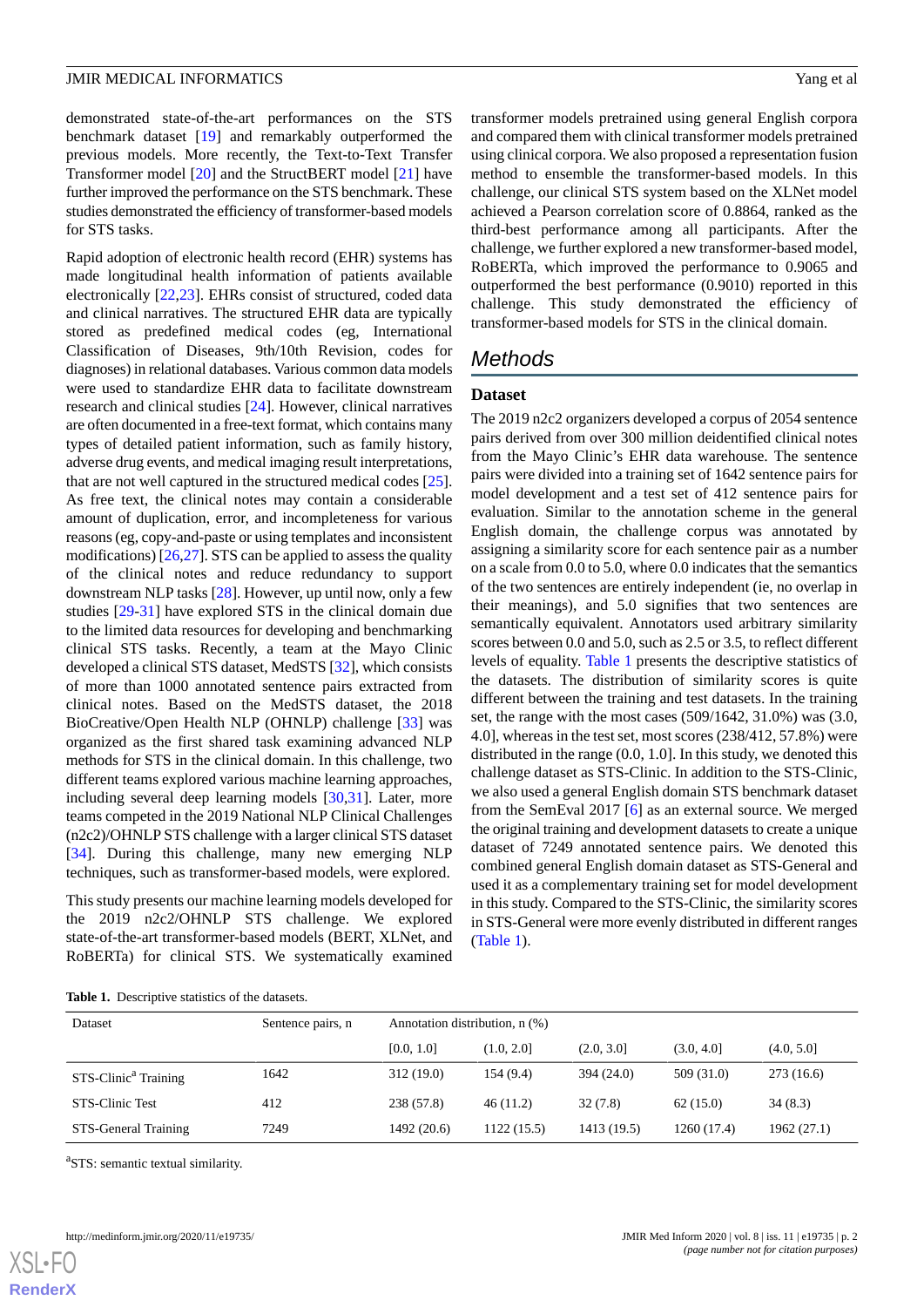#### **Preprocessing of Sentence Pairs**

We developed a preprocessing pipeline to normalize each sentence pair, including (1) converting all words to lower case; (2) inserting white spaces to separate words from punctuation (eg, "[ab/cd]"  $\rightarrow$  "[ ab / cd ]"; "abc,def"  $\rightarrow$  "abc, def"); and (3) replacing two or more spaces or tabs  $("t")$  with a single space. We did not remove any stop-words from the sentences and kept the original formats of the numbers without any conversion. Since different transformer models adopted different tokenization strategies (eg, WordPiece for BERT, byte pair encoding for RoBERTa, and SentencePiece for XLNet), our preprocessing automatically picked the appropriate tokenizer according to the transformer model in use.

#### *Transformer Model-Based STS System*

In this study, we investigated three transformer models (BERT, XLNet, and RoBERTa) for clinical STS. BERT is a bidirectional transformer-based encoder model pretrained with a combination of masked language modeling (MLM) and next sentence prediction. RoBERTa has the same architecture as BERT but pretrained with a robust optimizing strategy. The RoBERTa pretraining procedure used dynamic MLM but removed the next sentence prediction task. XLNet is a transformer-based model pretrained with the bidirectional autoregressive language modeling method. Unlike the MLM used by BERT and RoBERTa, the autoregressive language model uses data permutation instead of data corruption and reconstruction. All three transformer models provided two different settings: a "BASE" setting and a "LARGE" setting. The main difference between the BASE model and the LARGE model is the number of layers. For example, the BERT-base model features 12 layers of transformer encoder layers, 768 hidden units in each layer, and 12 attention heads, while the BERT-large consists of 24 transformer blocks with a hidden size of 1024 and 16 attention heads. The total number of parameters for the BERT-large model is approximately 340 million, which is about 3 times more than the BERT-base model. In this study, we explored general transformers (pretrained using general English corpora) using both the BASE model and the LARGE model. We also examined clinical transformers pretrained using clinical notes from the MIMIC-III database. For clinical transformers, we adopted the BASE settings as we did not observe additional benefits from using the LARGE setting.

As shown in [Figure 1,](#page-2-0) our STS system has two modules: (1) a transformer model–based feature learning module and (2) a regression-based similarity score learning module. In the feature learning module, transformer-based models were applied to learn distributed sentence-level representations from sentence pairs. In the similarity score learning module, we adopted a linear regression layer to calculate a similarity score between 0.0 and 5.0 according to the distributed representations derived from the transformers. We explored both single-model and ensemble solutions. [Figure 1A](#page-2-0) shows the single-model solution where only one transformer-based model was used for feature representation learning. [Figure 1B](#page-2-0) shows the ensemble solution where different transformer models were integrated. Ensemble learning is an efficient approach to aggregate different machine learning models to achieve better performance [[35\]](#page-8-22). In this work, we tried different strategies to combine the distributed representations from two or three transformers as a new input layer for the similarity score learning module. We explored several methods to combine the distributed representations from different transformers, including (1) simple head-to-tail concatenation, (2) pooling, and (3) convolution.

<span id="page-2-0"></span>**Figure 1.** An overview of our single-model and ensemble solutions for clinical STS. STS: semantic textual similarity.

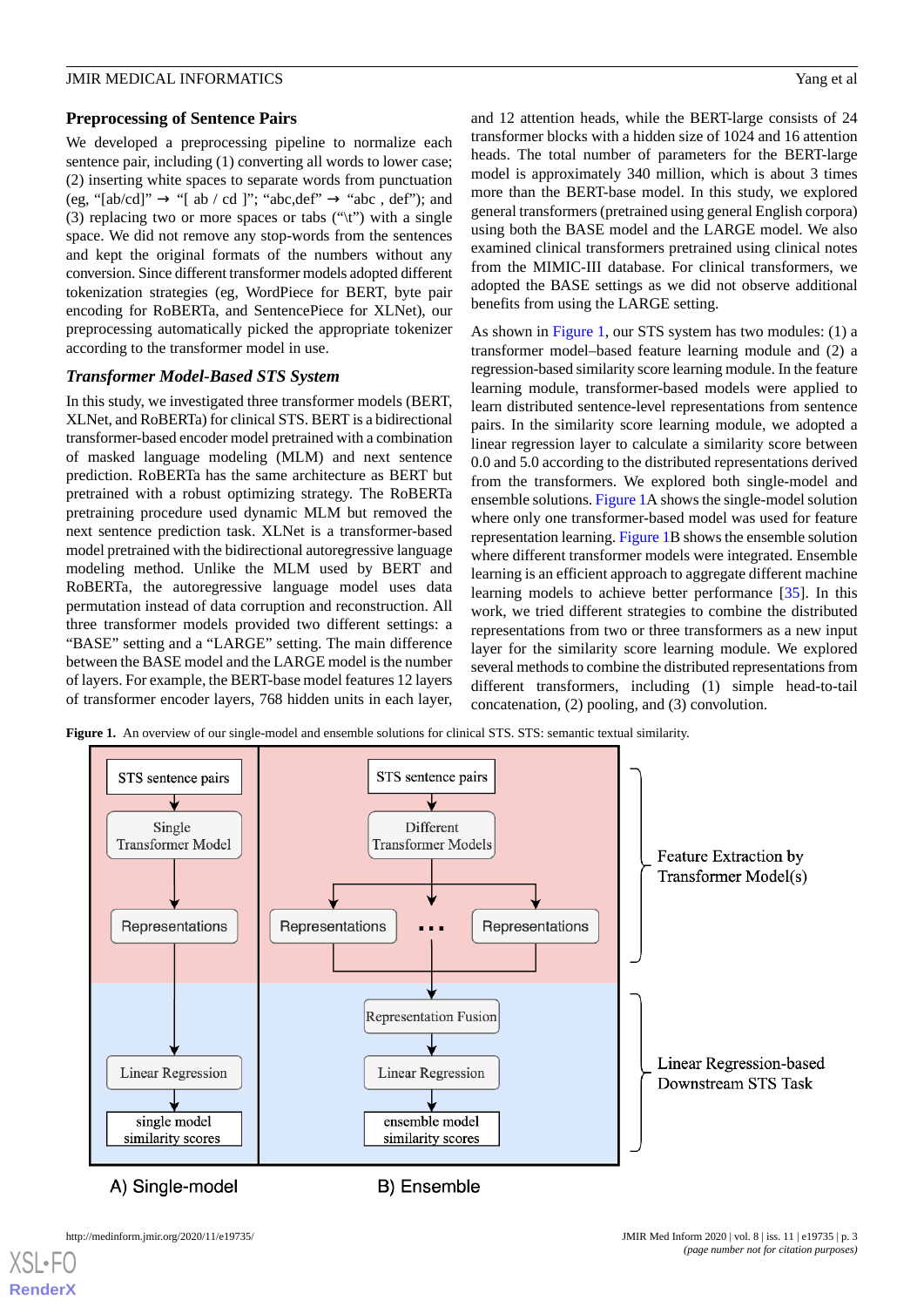#### *Training Strategy*

As shown in [Figure 2](#page-3-0), we adopted a two-phase procedure to train our clinical STS models. In the first phase, an intermediate STS model was fine-tuned using the STS-General corpus. Subsequently, the intermediate model was further fine-tuned using the STS-Clinic corpus in phase 2. The fine-tuned model from the second phase was used for final testing. We used 5-fold cross-validation for hyperparameter optimization in both phase 1 and phase 2 training. We optimized the epoch number, batch size, and learning rate according to the cross-validation results.

<span id="page-3-0"></span>



#### *Experiments and Evaluations*

<span id="page-3-1"></span>In this study, we implemented our STS system using the Transformers library developed by the HuggingFace team [[36\]](#page-8-23). We also used the PyTorch-based general transformer models trained using general English corpora maintained by the HuggingFace team. The clinical transformer models were derived by further pretraining these general transformer models

with clinical notes from the MIMIC-III database [[37\]](#page-9-0). [Table 2](#page-3-1) shows the hyperparameters used for each transformer model. For evaluation, the results were calculated as the Pearson correlation scores using the official evaluation script provided by the 2019 n2c2/OHNLP challenge organizers. To report the *P* value for each Pearson correlation score, we adopted the SciPy package [\[38](#page-9-1)].

| Table 2. Hyperparameters for transformer models. |  |
|--------------------------------------------------|--|
|--------------------------------------------------|--|

| Model                                                           | Number of epochs | Batch size     | Learning rate <sup>a</sup> |
|-----------------------------------------------------------------|------------------|----------------|----------------------------|
| BERT-base <sup>b</sup>                                          | $\overline{4}$   | 8              | 1.00E-05                   |
| <b>BERT-mimic</b>                                               | 3                | 8              | 1.00E-05                   |
| <b>BERT-large</b>                                               | 3                | 8              | 1.00E-05                   |
| XLNet-base                                                      | 3                | 4              | 1.00E-05                   |
| XLNet-mimic                                                     | 3                | 4              | 1.00E-05                   |
| XLNet-large                                                     | 4                | $\overline{4}$ | 1.00E-05                   |
| RoBERTa-base <sup>c</sup>                                       | 3                | $\overline{4}$ | 1.00E-05                   |
| RoBERTa-mimic                                                   | 3                | $\overline{4}$ | 1.00E-05                   |
| RoBERTa-large                                                   | 3                | 4              | 1.00E-05                   |
| BERT-large + XLNet-large                                        | 4                | 8              | 1.00E-05                   |
| BERT-large + RoBERTa-large                                      | 3                | $\overline{4}$ | 1.00E-05                   |
| $RoBERTa$ -large + $XLNet$ -large                               | $\overline{4}$   | $\overline{4}$ | 1.00E-05                   |
| $BERT\text{-}large + XLNet\text{-}large + RoBERTa\text{-}large$ | 3                | 2              | 1.00E-05                   |

<sup>a</sup>The learning rate is a tuning parameter in an optimization algorithm that determines the step size at each iteration while moving toward a minimum of a loss function [\[39\]](#page-9-2).

<sup>b</sup>BERT: Bidirectional Encoder Representations from Transformers.

 $c$ RoBERTa: Robustly optimized BERT approach.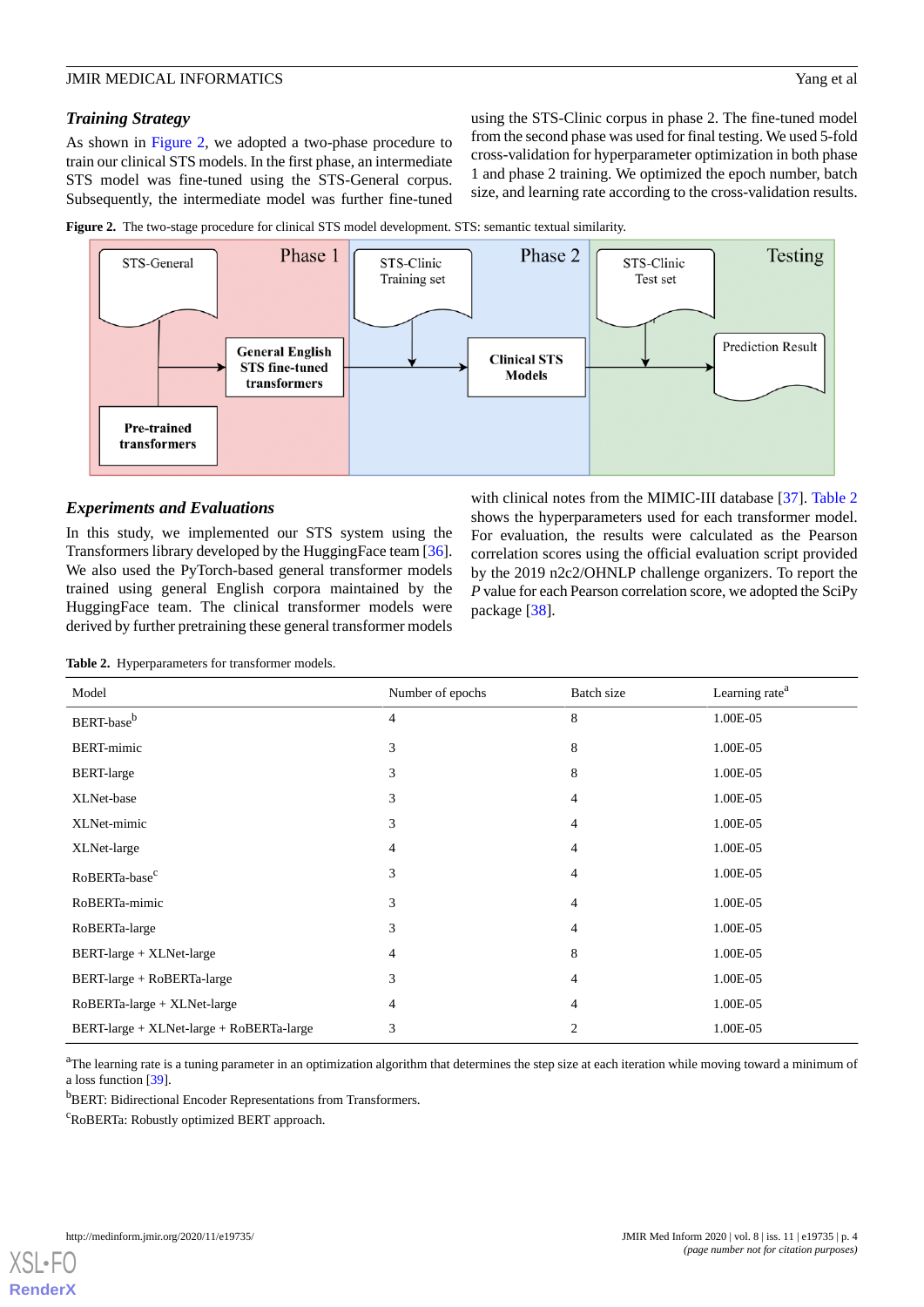# *Results*

[Table 3](#page-4-0) compares the performance of the different transformer models on the test dataset. The RoBERTa-large model achieved the best Pearson correlation of 0.9065 among all models, which outperformed the two models we developed and submitted during the challenge, including the XLNet-large (a Pearson correlation score of 0.8864) and the BERT-large models (a Pearson correlation score of 0.8549). For RoBERTa and XLNet, the models developed using the LARGE setting pretrained using general English corpora achieved better performances than their BASE settings (0.9065 vs 0.8778 for RoBERTa; 0.8864 vs 0.8470 for XLNet, respectively), whereas the BERT-base achieved a Pearson correlation score of 0.8615 that outperformed

<span id="page-4-0"></span>**Table 3.** Performances of the Pearson correlation on the test set.

the BERT-large model's score of 0.8549. For all transformers, the models pretrained using general English corpora (in both LARGE settings and BASE settings) outperformed their corresponding clinical models pretrained using clinical notes from the MIMIC-III database. Among the ensemble models, the BERT-large + RoBERTa-large model achieved the best Pearson correlation score of 0.8914, which is remarkably lower than the best model, RoBERTa-large. We also observed that the performances of ensemble models were often in between the two individual models (eg, BERT-large + RoBERTa-large achieved 0.8914, which is between the BERT-large score of 0.8549 and RoBERTa-large score of 0.9065). The ensemble model of all three transformers achieved a Pearson correlation of 0.8452, which was even worse.

| Model                                    | Pearson correlation on test set | $P$ value |
|------------------------------------------|---------------------------------|-----------|
| BERT-base <sup>a</sup>                   | 0.8615                          | < 0.001   |
| <b>BERT-mimic</b>                        | 0.8521                          | < 0.001   |
| BERT-large <sup>b</sup>                  | 0.8549                          | < 0.001   |
| XLNet-base                               | 0.8470                          | < 0.001   |
| XLNet-mimic                              | 0.8286                          | < 0.001   |
| XLNet-largeb,c                           | 0.8864                          | < 0.001   |
| RoBERTa-base <sup>d</sup>                | 0.8778                          | < 0.001   |
| RoBERTa-mimic                            | 0.8705                          | < 0.001   |
| RoBERTa-large                            | 0.9065                          | < 0.001   |
| BERT-large + $XLNet$ -large <sup>b</sup> | 0.8764                          | < 0.001   |
| BERT-large + RoBERTa-large               | 0.8914                          | < 0.001   |
| RoBERTa-large + XLNet-large              | 0.8854                          | < 0.001   |
| BERT-large + XLNet-large + RoBERTa-large | 0.8452                          | < 0.001   |

<sup>a</sup>BERT: Bidirectional Encoder Representations from Transformers.

<sup>b</sup>The challenge submissions.

<sup>c</sup>The best challenge submission (ranked 3rd).

<sup>d</sup>RoBERTa: Robustly optimized BERT approach.

# *Discussion*

#### **Principal Results**

Clinical STS is a fundamental task in biomedical NLP. The 2019 n2c2/OHNLP shared task was organized to solicit state-of-the-art STS algorithms in the clinical domain. We participated in this challenge and developed a deep learning–based system using transformer-based models. Our best submission (XLNet-large) achieved the third-best performance (a Pearson correlation score of 0.8864) among the 33 teams. Based on our participation, we further explored RoBERTa models and improved the performance to 0.9065 (RoBERTa-large), demonstrating the efficiency of transformer models for clinical STS. We also further explored three different ensemble strategies to develop ensembled models using transformers. Our experimental results show that the ensemble

[XSL](http://www.w3.org/Style/XSL)•FO **[RenderX](http://www.renderx.com/)**

methods did not outperform the unified individual models. Another interesting finding is that the transformers pretrained using the clinical notes from the MIMIC-III database did not outperform the general transformers pretrained using general English corpora on clinical STS. One possible reason might be that the clinical corpora we used for training are relatively small compared with the general English corpus. Further investigation examining these findings is warranted.

#### **Experiment Findings**

Although previous studies [[40-](#page-9-3)[44\]](#page-9-4) have shown that pretraining transformer models with domain-specific corpora could enhance their performances in domain-related downstream tasks (such as clinical concept extraction), our results in this study indicated that this strategy might not be helpful for clinical STS. For all three types of transformers explored in this study, the models pretrained using general English text consistently obtained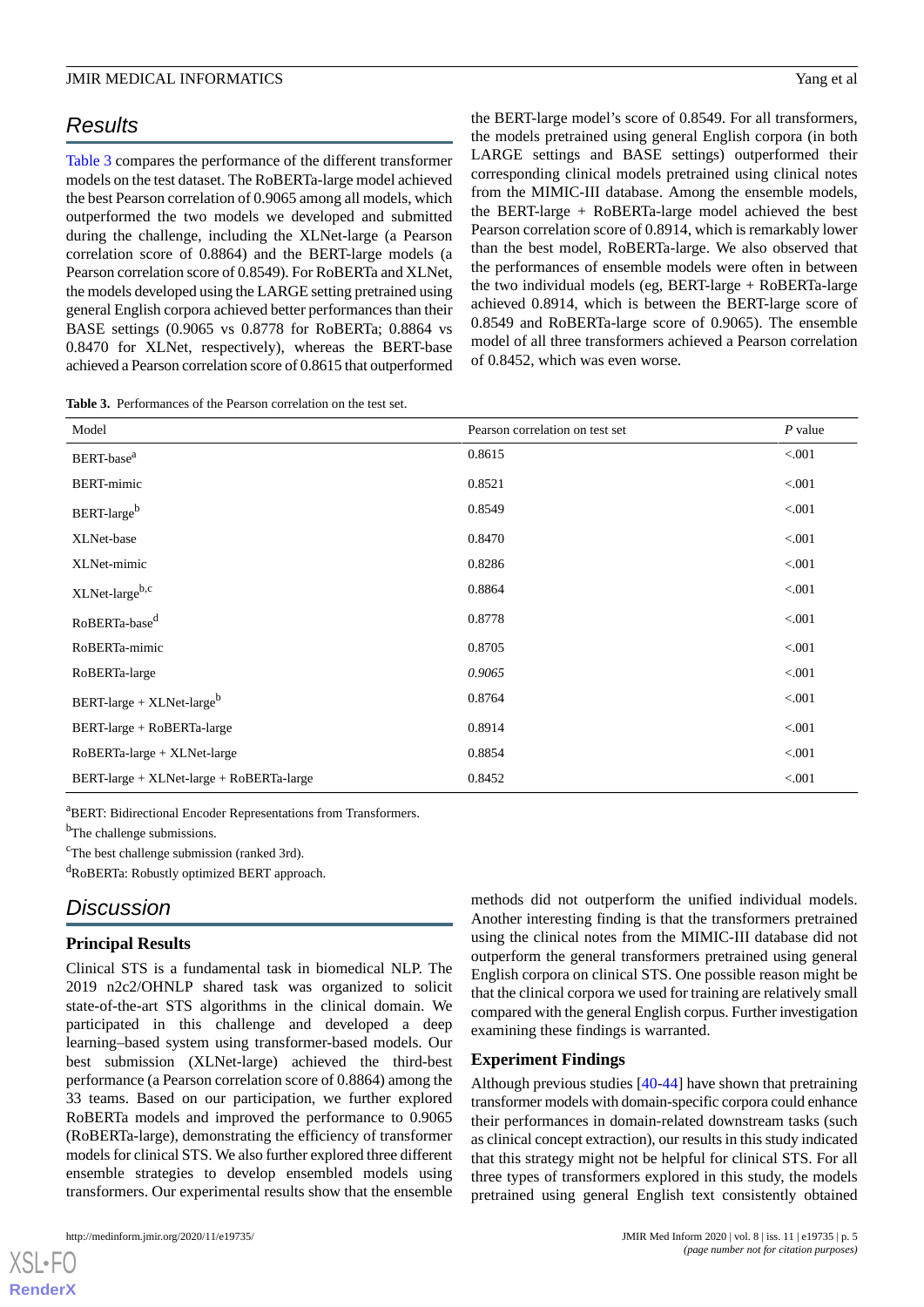higher scores than the corresponding models pretrained using clinical text. For example, the Pearson correlation score achieved by the RoBERTa-mimic was 0.8705; however, the RoBERTa-base yielded a higher performance of 0.8778. Tawfik et al [\[45](#page-9-5)] have similarly observed that the PubMed pretrained BioBERT did not outperform the corresponding general BERT model pretrained using English text on clinical STS.

In the clinical STS task, using STS-General (an STS corpus annotated in the general English domain) as an extra training set in addition to STS-Clinic could efficiently improve performances for transformer-based models. Taking the RoBERTa model as an example, the RoBERTa-large fine-tuned using only the clinical text (ie, STS-Clinic) achieved a Pearson correlation score of 0.8720; however, the same model fine-tuned with both the general English text (ie, STS-General) and clinical text (ie, STS-Clinic) achieved a score of 0.9065 (approximately 0.035 higher). We observed similar results for BERT and XLNet. Without Phase 1 ([Figure 2\)](#page-3-0), the BERT-large and XLNet-large models achieved Pearson correlation scores of 0.8413 and 0.8626, respectively, which are lower than the results we submitted (0.8549 and 0.8864) using two-phase training. We looked into the training datasets for possible reasons. Although the STS-General and STS-Clinic were extracted from different domains, there are common contents shared between them. First, the annotation guidelines between the two datasets were highly aligned. For both datasets, the annotation scale is from 0.0 to 5.0, and each score reflects the same similarity level. Since the two STS datasets were annotated by different annotators, subjective annotation bias might be introduced (eg, the judgement and agreement of semantic similarity among annotators might be different in the two datasets). However, our experiment results showed that training with both datasets improved the performance despite the potential annotation bias. Second, a considerable portion of STS-Clinic sentence pairs are common descriptions that do not require comprehensive clinical knowledge to interpret the semantics. Typical examples include sentences extracted from Consultation Note or Discharge Summary as follows:

*Plan: the patient stated an understanding of the program, and agrees to continue independently with a home management program.*

*Thank you for choosing the name M.D. care team for your health care needs!*

On the other hand, there are many sentences in the STS-General associated with healthcare. An example is exhibited below:

*Although obesity can increase the risk of health problems, skeptics argue, so do smoking and high cholesterol.*

Tang et al [\[30](#page-8-20)] have demonstrated that combining representations derived from different models is an efficient strategy in clinical STS. We explored similar strategies to combine sentence-level distributed representations, including vector concatenation, average pooling, max pooling, and convolution. Surprisingly, our results showed that such ensemble strategies did not help transformer-based STS systems. For example, for the ensemble model derived from the BERT-large

and the XLNet-large models (ie, BERT-large + XLNet-large), the achieved Pearson correlation scores for vector concatenation, average pooling, max pooling, and convolution were 0.8764, 0.8760, 0.8799, and 0.8803, respectively. All the results were approximately 0.01 lower than that for XLNet-large (0.8864). We also observed that ensemble models' performances were consistently in between the two individual models (0.8549 for BERT-large and 0.8864 for XLNet-large). Future studies should examine this finding.

To examine the statistical significance among different models' results, we used a 1-tailed parametric test based on the Fisher Z-transformation [\[46](#page-9-6)], adopted in the previous SemEval STS shared tasks [[2-](#page-7-8)[4\]](#page-7-9). Our best model (ie, RoBERTa-large) achieved a statistically significant higher performance than most of our other solutions (see [Multimedia Appendix 1\)](#page-7-10) but was not significantly better than the models XLNet-large  $(P=07)$ , BERT-large + RoBERTa-large (*P*=.13), and RoBERTa-large + XLNet-large (*P*=.06). The significance analysis indicated that these four models performed very similarly to each other.

#### **Error Analysis**

We compared the system prediction from our best model (ie, RoBERTa-large) with the gold standards and identified sentence pairs with the largest discrepancy in terms of the similarity score. Among the top 50 sentence pairs, 26 of them had labeled scores in the range of 0.0 to 1.0, and only 6 sentence pairs had gold standard STS scores over 3.0. We further split the testing results into two subsets using a threshold score of 2.5 on gold standards and calculated the mean and median of the differences between the gold standards and predictions. For the subgroup consisting of sentence pairs with gold standard scores over 2.5, the mean and median of difference were 0.46 and 0.37. For the other subset (difference≤2.5), the mean and median of difference were 0.69 and 0.66. Therefore, it was more challenging for the system to predict appropriate STS scores for sentence pairs with low similarity (gold standard score≤2.5) than for those with high similarity.

We also observed that sentence pairs with high similarity scores usually have a similar sentence structure where many words occur in both sentences. Therefore, we hypothesized that the STS models will assign higher scores to sentence pairs that share a large portion of their lexicons and similar syntax. To test our hypothesis, we adopted the BertViz package [[47\]](#page-9-7) to profile the attention pattern of the RoBERTa-large model (ie, our best STS model). BertViz can generate the attention pattern between two sentences by linking words via lines, where the line weights reflect the attention weights; higher line weights indicate higher attention weights between the two words. [Table](#page-6-0) [4](#page-6-0) and [Figure 3](#page-6-1) show an example for two sentence pairs on a similar topic from the training and test sets. In the first example from the training set, the attention pattern has three dominant attention weights (eg, "questions-questions") and the similarity score for this sentence pair is labeled as 5.0. However, the attention pattern for the sentence pair from the test set also has similar dominant attention weights (such as "questions-questions") but was labeled with a similarity score of 0.0.

 $XSI - F($ **[RenderX](http://www.renderx.com/)**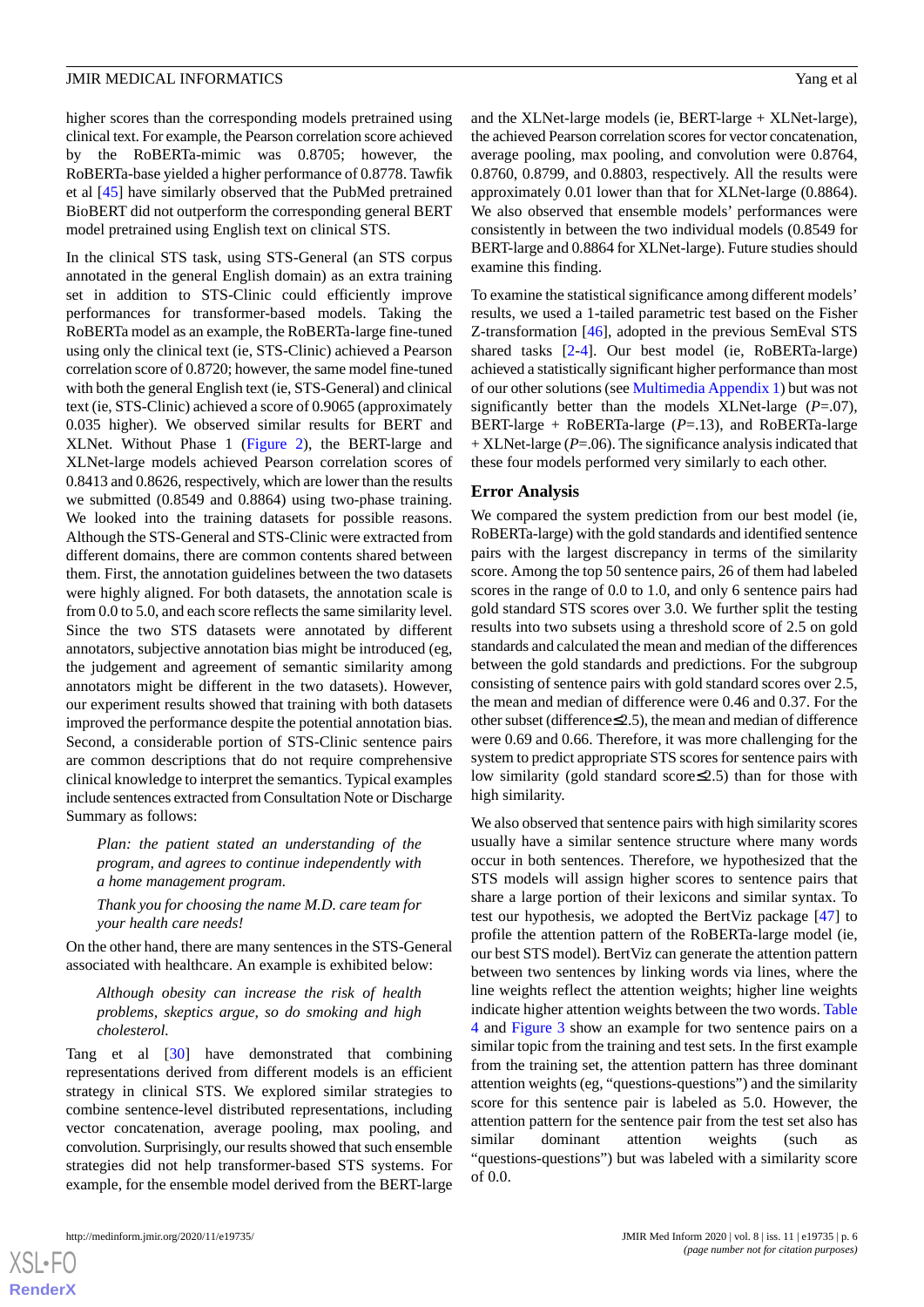<span id="page-6-0"></span>

|  |  |  |  | <b>Table 4.</b> Transformer model attention visualization on two examples from STS-Clinic. |  |
|--|--|--|--|--------------------------------------------------------------------------------------------|--|
|--|--|--|--|--------------------------------------------------------------------------------------------|--|

| Category | Sentence pair                                                                                                                                                                           |  | Prediction |
|----------|-----------------------------------------------------------------------------------------------------------------------------------------------------------------------------------------|--|------------|
| Training | $S1a$ : advised to contact us with questions or concerns.<br>S2: please do not hesitate to contact me with any further questions.                                                       |  | $N/A^b$    |
| Test     | S1: patient discharged ambulatory without further questions or concerns noted.<br>S2: please contact location at phone number with any questions or concerns regarding<br>this patient. |  | 2.5        |

<sup>a</sup>S: sentence.

<span id="page-6-1"></span> $b_{N/A}$ : not applicable.

#### **Figure 3.** Transformer model attention visualization on two examples from STS-Clinic. STS: semantic textual similarity.



#### **Limitations**

This study has limitations. First, it is worth exploring methods to effectively integrate clinical resources with general English resources in transformer-based models. In this study, we explored an approach by pretraining transformer-based models with a clinical corpus (ie, MIMIC-III corpus). However, our results showed that this approach was not efficient. Therefore, new strategies to better integrate medical resources are needed. Second, our clinical STS systems performed better for sentence pairs with high similarity scores (ie, similarity score≥3 in gold standard) whereas, for the sentence pairs with low similarity scores (ie, similarity score<2 in gold standard), our systems still

#### **Acknowledgments**

need to be improved. How to address this issue is one of our future focuses.

#### **Conclusions**

In this study, we demonstrated transformer-based models for measuring clinical STS and developed a system that can use various transformer algorithms. Our experiment results show that the RoBERTa model achieved the best performance compared to other transformer models. Our study demonstrated the efficiency of transformer-based models for assessing the semantic similarity for clinical text. Our models and system could be applied to various downstream clinical NLP applications. The source code, system, and pretrained models can be accessed on GitHub [[48\]](#page-9-8).

Research reported in this publication was supported by (1) the University of Florida Clinical and Translational Science Institute, which is supported in part by the National Institutes of Health (NIH) National Center for Advancing Translational Sciences under award number UL1TR001427; (2) the Patient-Centered Outcomes Research Institute under award number ME-2018C3-14754; (3) the Centers for Disease Control and Prevention under award number U18DP006512; (4) the NIH National Cancer Institute under award number R01CA246418; and (5) the NIH National Institute on Aging under award number R21AG061431-02S1. The content is solely the responsibility of the authors and does not necessarily represent the official views of the National Institutes of Health and Patient-Centered Outcomes Research Institute.

 $XS$  • FC **[RenderX](http://www.renderx.com/)**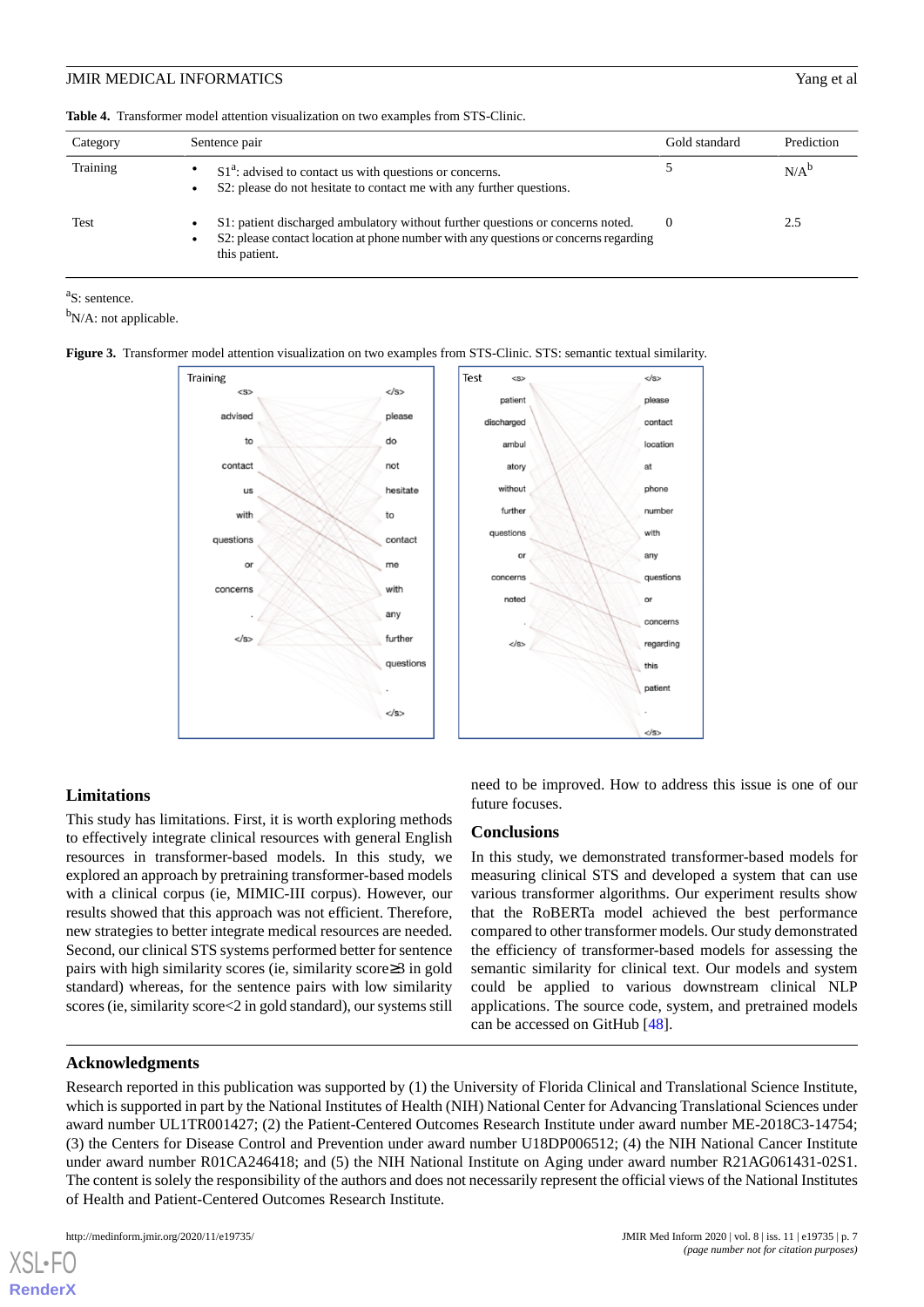We would like to thank the n2c2 organizers for providing the annotated corpus and the guidance for this challenge. We gratefully acknowledge the support of NVIDIA Corporation for the donation of the graphics processing units used for this research.

### **Authors' Contributions**

XY, JB, and YW were responsible for the overall design, development, and evaluation of this study. YM, HZ, and XH were involved in conducting experiments and result analysis. XY, JB, and YW wrote and edited this manuscript. All authors reviewed the manuscript critically for scientific content, and all authors gave final approval of the manuscript for publication.

# **Conflicts of Interest**

<span id="page-7-10"></span>None declared.

# **Multimedia Appendix 1**

The 1-tailed parametric test results based on Fisher Z-transformation. [[XLSX File \(Microsoft Excel File\), 10 KB](https://jmir.org/api/download?alt_name=medinform_v8i11e19735_app1.xlsx&filename=c05db6b5409d1ddc29f9f683f5a2089d.xlsx)-[Multimedia Appendix 1\]](https://jmir.org/api/download?alt_name=medinform_v8i11e19735_app1.xlsx&filename=c05db6b5409d1ddc29f9f683f5a2089d.xlsx)

#### <span id="page-7-0"></span>**References**

- <span id="page-7-8"></span>1. Agirre E, Cer D, Diab M, Gonzalez-Agirre A. SemEval-2012 Task 6: A Pilot on Semantic Textual Similarity. : Association for Computational Linguistics; 2012 Presented at: \*SEM 2012: The First Joint Conference on Lexical and Computational Semantics; June 7-8, 2012; Montréal, Canada p. 385-393 URL: <https://www.aclweb.org/anthology/S12-1051>
- 2. Agirre E, Cer D, Diab M, Gonzalez-Agirre A, Guo W. \*SEM 2013 shared taskmantic Textual Similarity. : Association for Computational Linguistics; 2013 Presented at: \*SEM 2013: The Second Joint Conference on Lexical and Computational Semantics; June 13-14, 2013; Atlanta, USA p. 32-43 URL:<https://www.aclweb.org/anthology/S13-1004>
- <span id="page-7-9"></span>3. Agirre E, Banea C, Cardie C, Cer D, Diab M, Gonzalez-Agirre A, et al. SemEval-2014 Task 10: Multilingual Semantic Textual Similarity. 2014 Presented at: The 8th International Workshop on Semantic Evaluation (SemEval 2014); Aug 23-24, 2014; Dublin, Ireland p. 81-91 URL: <https://www.aclweb.org/anthology/S14-2010> [doi: [10.3115/v1/s14-2010](http://dx.doi.org/10.3115/v1/s14-2010)]
- 4. Agirre E, Banea C, Cardie C, Cer D, Diab M, Gonzalez-Agirre A, et al. SemEval-2015 Task 2: Semantic Textual Similarity, English, Spanish and Pilot on Interpretability. 2015 Presented at: The 9th International Workshop on Semantic Evaluation (SemEval 2015); June 4-5, 2015; Denver, USA p. 252-263 URL:<https://www.aclweb.org/anthology/S15-2045/> [doi: [10.18653/v1/s15-2045\]](http://dx.doi.org/10.18653/v1/s15-2045)
- <span id="page-7-1"></span>5. Agirre E, Banea C, Cer D, Diab M, Gonzalez-Agirre A, Mihalcea R, et al. SemEval-2016 Task 1: Semantic Textual Similarity, Monolingual and Cross-Lingual Evaluation. 2016 Presented at: The 10th International Workshop on Semantic Evaluation (SemEval-2016); June 16-17, 2016; San Diego, USA p. 497-511 URL: [https://www.aclweb.org/anthology/](https://www.aclweb.org/anthology/S16-1081/) [S16-1081/](https://www.aclweb.org/anthology/S16-1081/) [doi: [10.18653/v1/S16-1081](http://dx.doi.org/10.18653/v1/S16-1081)]
- <span id="page-7-7"></span><span id="page-7-2"></span>6. Cer D, Diab M, Agirre E, Lopez-Gazpio I, Specia L. SemEval-2017 Task 1: Semantic Textual Similarity Multilingual and Crosslingual Focused Evaluation. 2017 Presented at: The 11th International Workshop on Semantic Evaluation (SemEval-2017); Aug 3-4, 2017; Vancouver, Canada p. 1-14 URL: <https://www.aclweb.org/anthology/S17-2001/> [doi: [10.18653/v1/s17-2001\]](http://dx.doi.org/10.18653/v1/s17-2001)
- 7. Farouk M. Measuring Sentences Similarity: A Survey. ArXiv 2019 Oct 06 [\[FREE Full text\]](https://arxiv.org/abs/1910.03940) [doi: [10.17485/ijst/2019/v12i25/143977](http://dx.doi.org/10.17485/ijst/2019/v12i25/143977)]
- <span id="page-7-4"></span><span id="page-7-3"></span>8. Ramaprabha J, Das S, Mukerjee P. Survey on Sentence Similarity Evaluation using Deep Learning. In: J. Phys.: Conf. Ser. 2018 Apr 25 Presented at: National Conference on Mathematical Techniques and its Applications (NCMTA 18); Jan 5–6, 2018; Kattankulathur, India URL: <https://iopscience.iop.org/article/10.1088/1742-6596/1000/1/012070> [doi: [10.1088/1742-6596/1000/1/012070](http://dx.doi.org/10.1088/1742-6596/1000/1/012070)]
- 9. Gomaa WH, Fahmy AA. A Survey of Text Similarity Approaches. IJCA 2013 Apr 18;68(13):13-18. [doi: [10.5120/11638-7118](http://dx.doi.org/10.5120/11638-7118)]
- <span id="page-7-6"></span><span id="page-7-5"></span>10. Béchara H, Costa H, Taslimipoor S, Gupta R, Orasan C, Corpas PG, et al. MiniExperts: An SVM Approach for Measuring Semantic Textual Similarity. Proceedings of the 9th International Workshop on Semantic Evaluation (SemEval 2015) Denver, Colorado: Association for Computational Linguistics; 2015 Presented at: The 9th International Workshop on Semantic Evaluation (SemEval 2015); Jun 4-5, 2015; Denver, USA p. 96-101 URL: [https://www.aclweb.org/anthology/](https://www.aclweb.org/anthology/S15-2017/) [S15-2017/](https://www.aclweb.org/anthology/S15-2017/) [doi: [10.18653/v1/S15-2017](http://dx.doi.org/10.18653/v1/S15-2017)]
- 11. Buscaldi D, Flores J, Ruiz I, Rodriguez I. SOPA: Random Forests Regression for the Semantic Textual Similarity task. 2015 Presented at: The 9th International Workshop on Semantic Evaluation (SemEval 2015); Jun 4-5, 2015; Denver, USA p. 132-137 URL: <https://www.aclweb.org/anthology/S15-2024/> [doi: [10.18653/v1/s15-2024\]](http://dx.doi.org/10.18653/v1/s15-2024)
- 12. He H, Gimpel K, Lin J. Multi-perspective sentence similarity modeling with convolutional neural networks. 2015 Presented at: The 2015 Conference on Empirical Methods in Natural Language Processing; Sept 19 – 21, 2015; Lisbon, Portugal p. 1576-1586 URL: <https://www.aclweb.org/anthology/D15-1181/> [doi: [10.18653/v1/d15-1181\]](http://dx.doi.org/10.18653/v1/d15-1181)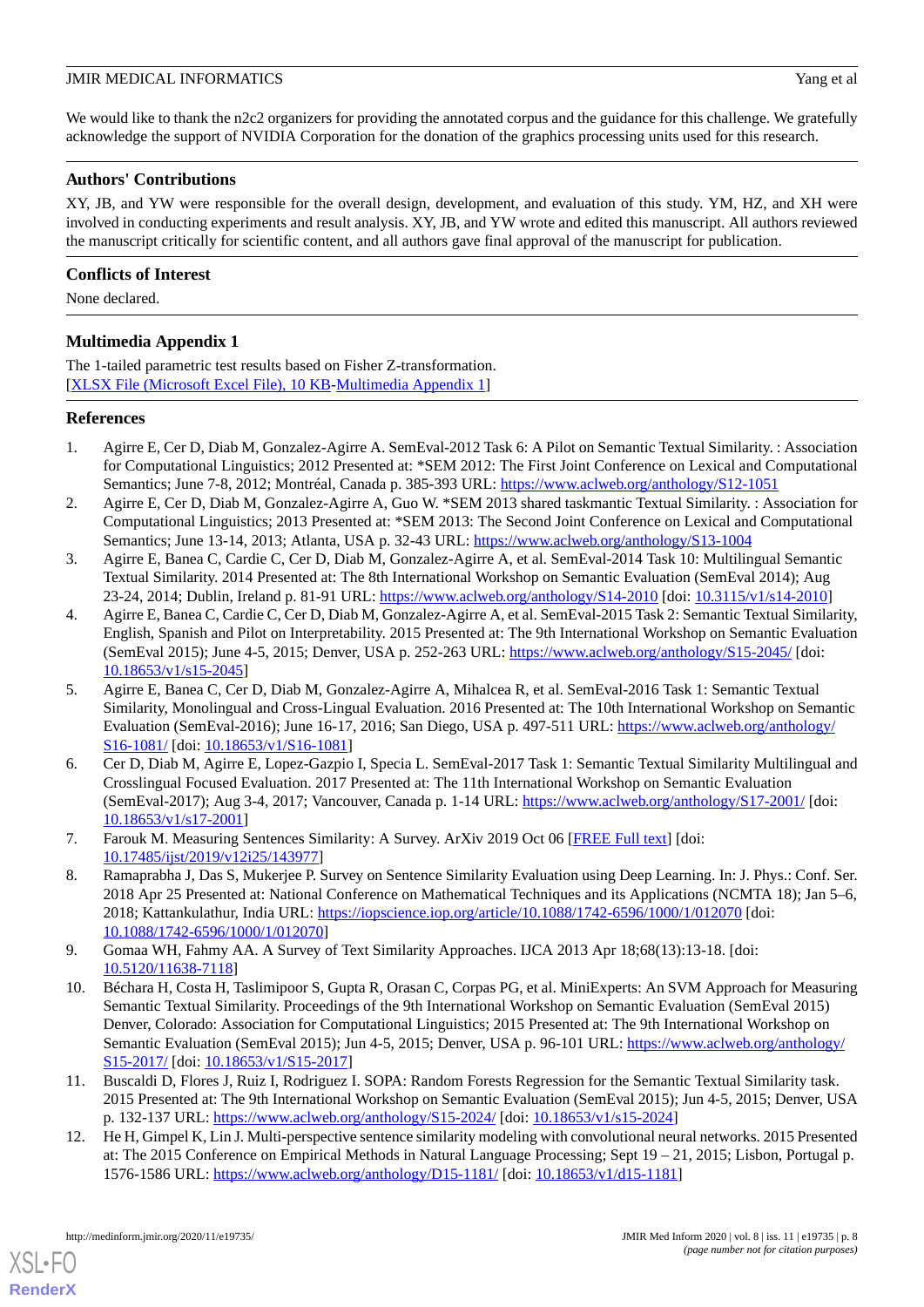- <span id="page-8-0"></span>13. Mueller J, Thyagarajan A. Siamese recurrent architectures for learning sentence similarity. : AAAI Press; 2016 Presented at: The Thirtieth AAAI Conference on Artificial Intelligence; Feb 12–17, 2016; Phoenix, USA p. 2786-2792 URL: [https:/](https://dl.acm.org/doi/10.5555/3016100.3016291) [/dl.acm.org/doi/10.5555/3016100.3016291](https://dl.acm.org/doi/10.5555/3016100.3016291) [doi: [10.5555/3016100.3016291\]](http://dx.doi.org/10.5555/3016100.3016291)
- <span id="page-8-1"></span>14. Kashyap A, Han L, Yus R, Sleeman J, Satyapanich T, Gandhi S, et al. Robust semantic text similarity using LSA, machine learning, and linguistic resources. Lang Resources & Evaluation 2015 Oct 30;50(1):125-161. [doi: [10.1007/s10579-015-9319-2\]](http://dx.doi.org/10.1007/s10579-015-9319-2)
- <span id="page-8-2"></span>15. Niraula N, Banjade R, Ştefănescu D, Rus V. Experiments with Semantic Similarity Measures Based on LDA and LSA. 2013 Presented at: The First International Conference on Statistical Language and Speech Processing (SLSP 2013); July 29-31, 2013; Tarragona, Spain p. 188-199 URL: [https://link.springer.com/chapter/10.1007/978-3-642-39593-2\\_17](https://link.springer.com/chapter/10.1007/978-3-642-39593-2_17) [doi: [10.1007/978-3-642-39593-2\\_17](http://dx.doi.org/10.1007/978-3-642-39593-2_17)]
- <span id="page-8-4"></span><span id="page-8-3"></span>16. Devlin J, Chang M, Lee K, Toutanova K. Bert: Pre-training of deep bidirectional transformers for language understanding. arXiv 2018 [\[FREE Full text\]](https://arxiv.org/abs/1810.04805)
- <span id="page-8-5"></span>17. Yang Z, Dai Z, Yang Y, Carbonell J, Salakhutdinov R, Le Q. XLNet: Generalized Autoregressive Pretraining for Language Understanding. arXiv 2019 [\[FREE Full text\]](https://arxiv.org/abs/1906.08237)
- <span id="page-8-6"></span>18. Liu Y, Ott M, Goyal N, Du J, Joshi M, Chen D, et al. RoBERTa: A Robustly Optimized BERT Pretraining Approach. arXiv 2019 [\[FREE Full text\]](https://arxiv.org/abs/1907.11692)
- <span id="page-8-7"></span>19. Wang A, Singh A, Michael J, Hill F, Levy O, Bowman S. GLUE: A Multi-Task Benchmark and Analysis Platform for Natural Language Understanding. arXiv 2019 [[FREE Full text](http://arxiv.org/abs/1804.07461)]
- <span id="page-8-8"></span>20. Raffel C, Shazeer N, Roberts A, Lee K, Narang S, Matena M, et al. Exploring the Limits of Transfer Learning with a Unified Text-to-Text Transformer. arXiv 2019 [\[FREE Full text\]](http://arxiv.org/abs/1910.10683)
- <span id="page-8-9"></span>21. Wang W, Bi B, Yan M, Wu C, Bao Z, Xia J, et al. StructBERT: Incorporating Language Structures into Pre-training for Deep Language Understanding. arXiv 2019 [[FREE Full text](http://arxiv.org/abs/1908.04577)]
- <span id="page-8-10"></span>22. Birkhead GS, Klompas M, Shah NR. Uses of electronic health records for public health surveillance to advance public health. Annu Rev Public Health 2015 Mar 18;36:345-359. [doi: [10.1146/annurev-publhealth-031914-122747\]](http://dx.doi.org/10.1146/annurev-publhealth-031914-122747) [Medline: [25581157](http://www.ncbi.nlm.nih.gov/entrez/query.fcgi?cmd=Retrieve&db=PubMed&list_uids=25581157&dopt=Abstract)]
- <span id="page-8-11"></span>23. Obeid JS, Beskow LM, Rape M, Gouripeddi R, Black RA, Cimino JJ, et al. A survey of practices for the use of electronic health records to support research recruitment. J Clin Transl Sci 2017 Aug;1(4):246-252 [\[FREE Full text\]](http://europepmc.org/abstract/MED/29657859) [doi: [10.1017/cts.2017.301\]](http://dx.doi.org/10.1017/cts.2017.301) [Medline: [29657859\]](http://www.ncbi.nlm.nih.gov/entrez/query.fcgi?cmd=Retrieve&db=PubMed&list_uids=29657859&dopt=Abstract)
- <span id="page-8-12"></span>24. Garza M, Del Fiol G, Tenenbaum J, Walden A, Zozus MN. Evaluating common data models for use with a longitudinal community registry. J Biomed Inform 2016 Dec;64:333-341 [[FREE Full text\]](https://linkinghub.elsevier.com/retrieve/pii/S1532-0464(16)30153-8) [doi: [10.1016/j.jbi.2016.10.016\]](http://dx.doi.org/10.1016/j.jbi.2016.10.016) [Medline: [27989817](http://www.ncbi.nlm.nih.gov/entrez/query.fcgi?cmd=Retrieve&db=PubMed&list_uids=27989817&dopt=Abstract)]
- <span id="page-8-14"></span><span id="page-8-13"></span>25. Rosenbloom ST, Denny JC, Xu H, Lorenzi N, Stead WW, Johnson KB. Data from clinical notes: a perspective on the tension between structure and flexible documentation. J Am Med Inform Assoc 2011;18(2):181-186 [[FREE Full text](http://jamia.oxfordjournals.org/cgi/pmidlookup?view=long&pmid=21233086)] [doi: [10.1136/jamia.2010.007237](http://dx.doi.org/10.1136/jamia.2010.007237)] [Medline: [21233086\]](http://www.ncbi.nlm.nih.gov/entrez/query.fcgi?cmd=Retrieve&db=PubMed&list_uids=21233086&dopt=Abstract)
- <span id="page-8-15"></span>26. Zhang R, Pakhomov S, McInnes BT, Melton GB. Evaluating measures of redundancy in clinical texts. AMIA Annu Symp Proc 2011;2011:1612-1620 [\[FREE Full text](http://europepmc.org/abstract/MED/22195227)] [Medline: [22195227](http://www.ncbi.nlm.nih.gov/entrez/query.fcgi?cmd=Retrieve&db=PubMed&list_uids=22195227&dopt=Abstract)]
- <span id="page-8-16"></span>27. Wang MD, Khanna R, Najafi N. Characterizing the Source of Text in Electronic Health Record Progress Notes. JAMA Intern Med 2017 Aug 01;177(8):1212-1213 [[FREE Full text](http://europepmc.org/abstract/MED/28558106)] [doi: [10.1001/jamainternmed.2017.1548](http://dx.doi.org/10.1001/jamainternmed.2017.1548)] [Medline: [28558106\]](http://www.ncbi.nlm.nih.gov/entrez/query.fcgi?cmd=Retrieve&db=PubMed&list_uids=28558106&dopt=Abstract)
- <span id="page-8-20"></span>28. Botsis T, Hartvigsen G, Chen F, Weng C. Secondary Use of EHR: Data Quality Issues and Informatics Opportunities. AMIA Jt Summits Transl Sci Proc 2010 Mar 01;2010:1-5 [\[FREE Full text\]](http://europepmc.org/abstract/MED/21347133) [Medline: [21347133](http://www.ncbi.nlm.nih.gov/entrez/query.fcgi?cmd=Retrieve&db=PubMed&list_uids=21347133&dopt=Abstract)]
- <span id="page-8-17"></span>29. Sogancioglu G, Öztürk H, Özgür A. BIOSSES: a semantic sentence similarity estimation system for the biomedical domain. Bioinformatics 2017 Jul 15;33(14):i49-i58 [[FREE Full text](http://europepmc.org/abstract/MED/28881973)] [doi: [10.1093/bioinformatics/btx238](http://dx.doi.org/10.1093/bioinformatics/btx238)] [Medline: [28881973](http://www.ncbi.nlm.nih.gov/entrez/query.fcgi?cmd=Retrieve&db=PubMed&list_uids=28881973&dopt=Abstract)]
- <span id="page-8-18"></span>30. Xiong Y, Chen S, Qin H, Cao H, Shen Y, Wang X, et al. Distributed representation and one-hot representation fusion with gated network for clinical semantic textual similarity. BMC Med Inform Decis Mak 2020 Apr 30;20(Suppl 1):72 [[FREE](https://bmcmedinformdecismak.biomedcentral.com/articles/10.1186/s12911-020-1045-z) [Full text\]](https://bmcmedinformdecismak.biomedcentral.com/articles/10.1186/s12911-020-1045-z) [doi: [10.1186/s12911-020-1045-z\]](http://dx.doi.org/10.1186/s12911-020-1045-z) [Medline: [32349764\]](http://www.ncbi.nlm.nih.gov/entrez/query.fcgi?cmd=Retrieve&db=PubMed&list_uids=32349764&dopt=Abstract)
- <span id="page-8-19"></span>31. Chen Q, Du J, Kim S, Wilbur WJ, Lu Z. Deep learning with sentence embeddings pre-trained on biomedical corpora improves the performance of finding similar sentences in electronic medical records. BMC Med Inform Decis Mak 2020 Apr 30;20(Suppl 1):73 [[FREE Full text\]](https://bmcmedinformdecismak.biomedcentral.com/articles/10.1186/s12911-020-1044-0) [doi: [10.1186/s12911-020-1044-0](http://dx.doi.org/10.1186/s12911-020-1044-0)] [Medline: [32349758](http://www.ncbi.nlm.nih.gov/entrez/query.fcgi?cmd=Retrieve&db=PubMed&list_uids=32349758&dopt=Abstract)]
- <span id="page-8-22"></span><span id="page-8-21"></span>32. Wang Y, Afzal N, Fu S, Wang L, Shen F, Rastegar-Mojarad M, et al. MedSTS: a resource for clinical semantic textual similarity. Lang Resources & Evaluation 2018 Oct 24;54(1):57-72. [doi: [10.1007/s10579-018-9431-1](http://dx.doi.org/10.1007/s10579-018-9431-1)]
- <span id="page-8-23"></span>33. Rastegar-Mojarad M, Liu S, Wang Y, Afzal N, Wang L, Shen F, et al. BioCreative/OHNLP Challenge 2018. 2018 Presented at: The 9th ACM Conference on Bioinformatics, Computational Biology, and Health Informatics (ACM BCB); Aug 29 - Sept 1, 2018; Washington DC, USA p. 575 URL:<https://doi.org/10.1145/3233547.3233672> [doi: [10.1145/3233547.3233672\]](http://dx.doi.org/10.1145/3233547.3233672)
- 34. Wang Y, Fu S, Shen F, Henry S, Uzuner O, Liu H. Overview of the 2019 n2c2/OHNLP Track on Clinical Semantic Textual Similarity. JMIR Medical Informatics 2020 [[FREE Full text](https://preprints.jmir.org/preprint/23375)] [doi: [10.2196/23375\]](http://dx.doi.org/10.2196/23375)
- 35. Zhang C, Ma Y, editors. Ensemble Learning. In: Ensemble machine learning: methods and applications. New York, USA: Springer; 2012.
- 36. Wolf T, Debut L, Sanh V, Chaumond J, Delangue C, Moi A, et al. HuggingFace's Transformers: State-of-the-art Natural Language Processing. arXiv 2019 [[FREE Full text](https://arxiv.org/abs/1910.03771)]

 $XS$  • FO **[RenderX](http://www.renderx.com/)**